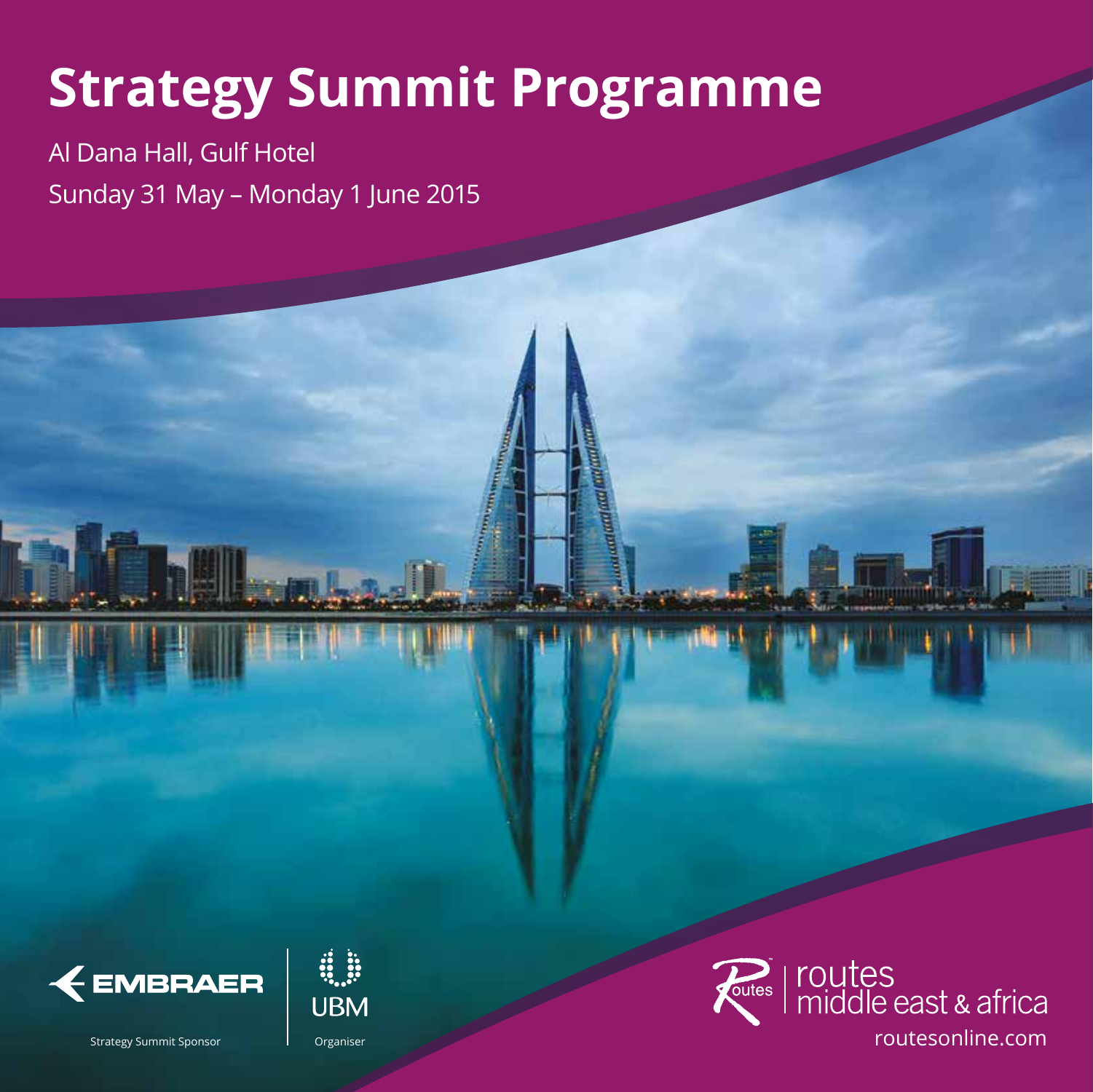## **Programme** Routes Middle East & Africa Strategy Summit

### **Sunday 31 May**

#### **Opening Remarks 14:00 - 14:05**

Michael Miller, Head of Content & Industry Relations, Routes, UBM EMEA

#### **Welcome Addresses 14:05 - 14:20**

H.E. Engineer Kamal bin Ahmed Mohammed, Minister of Transportation and Telecommunications for the Kingdom of Bahrain Mohamed Yousif Al Binfalah, CEO, Bahrain Airport Company

Session 1 14:20 - 15:10

Arab liberalisation – are the skies really opening up?

The 2004 Damascus convention laid down the framework for liberalisation in the Arab world and came into force in 2007. Has there been much change since? Do bilateral restrictions remain the norm in the Arab world? Certain countries that have made open skies declarations – UAE, Qatar, Kuwait, Oman and Bahrain. What changes have these countries seen? Are the processes and protocols maturing in step with traffic growth? What lessons can the Arab World learn from Europe and the US with regard to Open Skies?

#### **Moderator: John Grant, Executive Vice President Data & Market Intelligence, OAG**

Paul Byrne, CEO, flynas Adel Ali, CEO, Air Arabia Aloke Singh, Chief Officer, Network Planning, Oman Air Dr Hamdi Chaouk, Managing Partner, Aviation Minds

### **Presentation by Summit Sponsor 15:10 - 15:30**

Efficiency: matching capacity to demand

Raul Villaron, Market Manager, Embraer

#### **Refreshment Break 15:30 - 15:50**

### **Session 2 15:50 - 16:40**

#### Information exchange / regulatory reform

The two MH disasters of 2014 have highlighted issues in information exchange and the growing need for regulatory reform. Is there a need for greater global regulation, support and collaboration? Whose responsibility is it to share information about unsafe airspace? What is the role of governments, IATA, ICAO, and airlines in the process?

This session includes an update from the ICAO / IATA task force investigating whether current protocols are fit for purpose (task force due to report February 2015).

#### **Moderator: Michael Miller, Head of Content & Industry Relations, Routes, UBM EMEA**

Dr Elijah Chingosho, Secretary General, AFRAA Imed Ben Abdallah, Head of Airline Marketing, Middle East & Africa, Bombardier Aerospace Mohamed Khonji, Regional Director, Middle East Office, ICAO Achim Baumann, Regional Director, Safety & Flight Operations, Middle East & North Africa, IATA

### **Session 3 16:40 - 17:30**

How does good data bring in new airlines?

Airlines have said new route decisions are at their core based on good data. What data is that? Who has the data? What are the best ways to show it at Routes meetings in order to generate the business case for new air service?

#### **Moderator: Michael Miller, Head of Content & Industry Relations, Routes, UBM EMEA**

John Grant, Executive Vice President, Data & Market Intelligence, OAG Fernando Estrada, Chief Strategy Officer, Vueling Aidan Mooney, Vice President Consulting, ASM Karl Dandler, CEO, Kosice International Airport Sabine Reim, Vice President, Airline Network Strategy, InterVISTAS Consulting

### **Closing Remarks 17:30**

Michael Miller, Head of Content & Industry Relations, Routes, UBM EMEA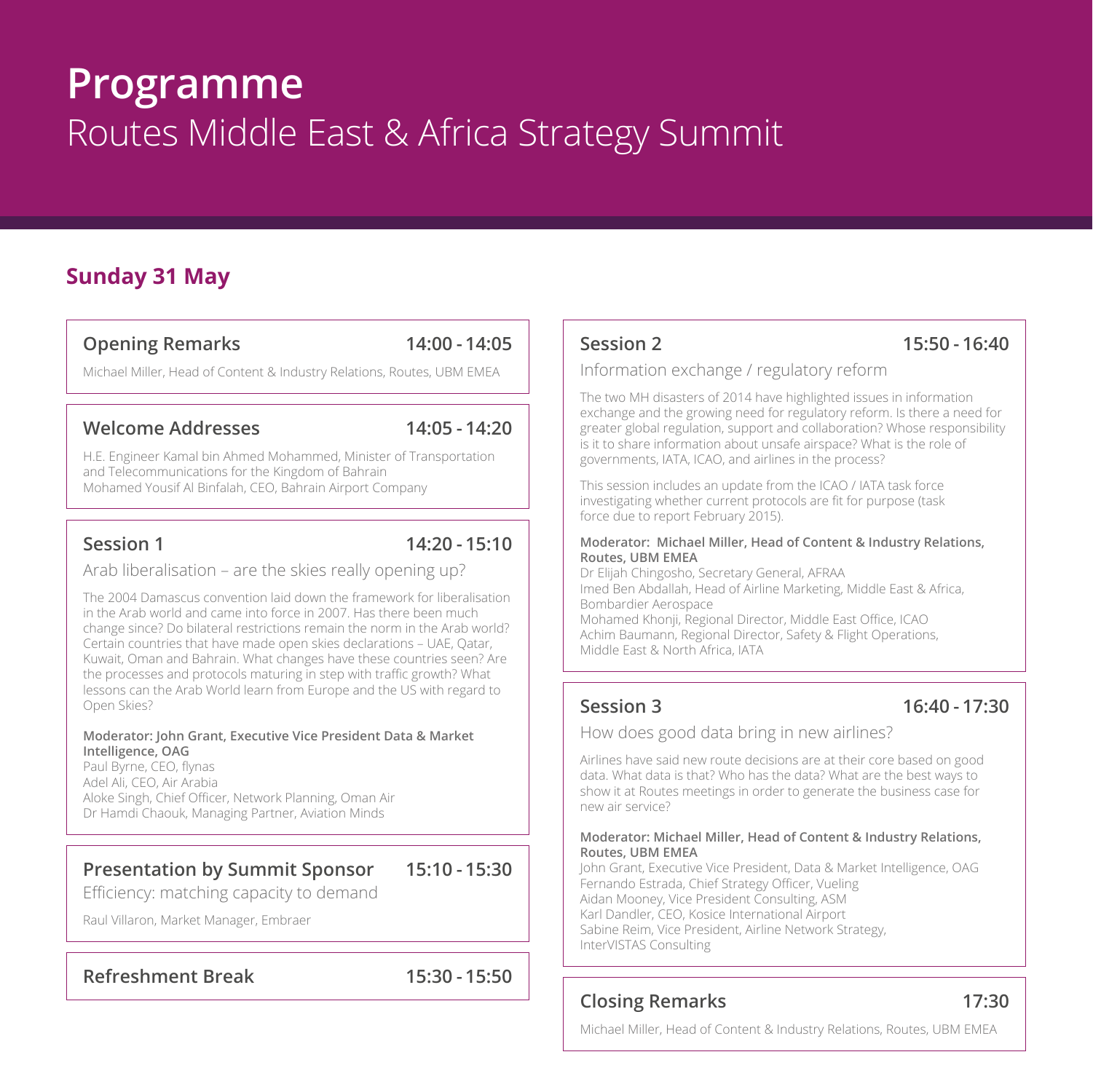Sponsored by Embraer, the Routes Middle East & Africa Strategy Summit brings together industry leaders in a series of moderator led panel discussions to debate some of the key aviation and route development issues from across Africa and the Middle East. The summit promises to provide a lively and interactive start to the event and we encourage delegates to join the debate.



Strategy Summit Sponsor

### **Monday 1 June**

#### **Opening Remarks 09:00 - 09:05**

Michael Miller, Head of Content & Industry Relations, Routes, UBM EMEA

#### **Session 4 09:05 - 09:55**

Airports – congestion and building for the future Airports are one of the most important economic drivers in the region they serve. As global air travel increases, airports are becoming more congested. Can airports keep up with demand? What are the challenges and opportunities that airports face? What are the major trends for airport development and expansion? What is the role of the private sector with airport development / management? Can airports provide what the airlines require?

#### **Moderator: Oliver Clark, Senior Reporter, Flightglobal**

Gilles Darriau, CEO, Abidjan International Airport (AERIA) Khalil Lamrabet, Director, Aviation Business Development, Dubai Airports Richard Bodin, Chief Commercial Officer, Fastjet Terence Delomoney, General Manager, King Shaka International Airport, Airports Company South Africa (ACSA) Gordon Stewart, Chief Support Services Officer, Bahrain Airport Company

#### **Keynote Presentation 09:55 - 10:15**

Air service development in Africa in an age of greater liberalisation

Sabine Reim, Vice President, Airline Network Strategy, InterVISTAS Consulting

**Refreshment Break 10:15 - 10:40**

#### **Session 5 10:40 - 11:30**

Tourism – an economic driver for Africa

The UNWTO predicts the tourism growth on the African continent is to grow at an average rate of 4.4% per annum up to 2030. The continent has 6 of the 10 fastest growing economies in the world but represents only 5% of the world's total international arrivals.

Can the region keep up with the predicted growth? What barriers need to be removed to allow the region to reach its potential? Do visa restrictions need to be relaxed to accelerate this growth?

**Moderator: Gerard Brown, Head of Future Hosting, Routes, UBM EMEA** Stephanie Wear, Director of Economic Development, Tenerife Tourism Corporation Prince Chintimbwe, Director Airport Services, National Airports Corporation Ltd, Zambia Karikoga Kaseke, CEO, Zimbabwe Tourism Authority Solomon Dube, Director General, Swaziland Civil Aviation Authority

#### **Closing Remarks 11:30**

Michael Miller, Head of Content & Industry Relations, Routes, UBM EMEA